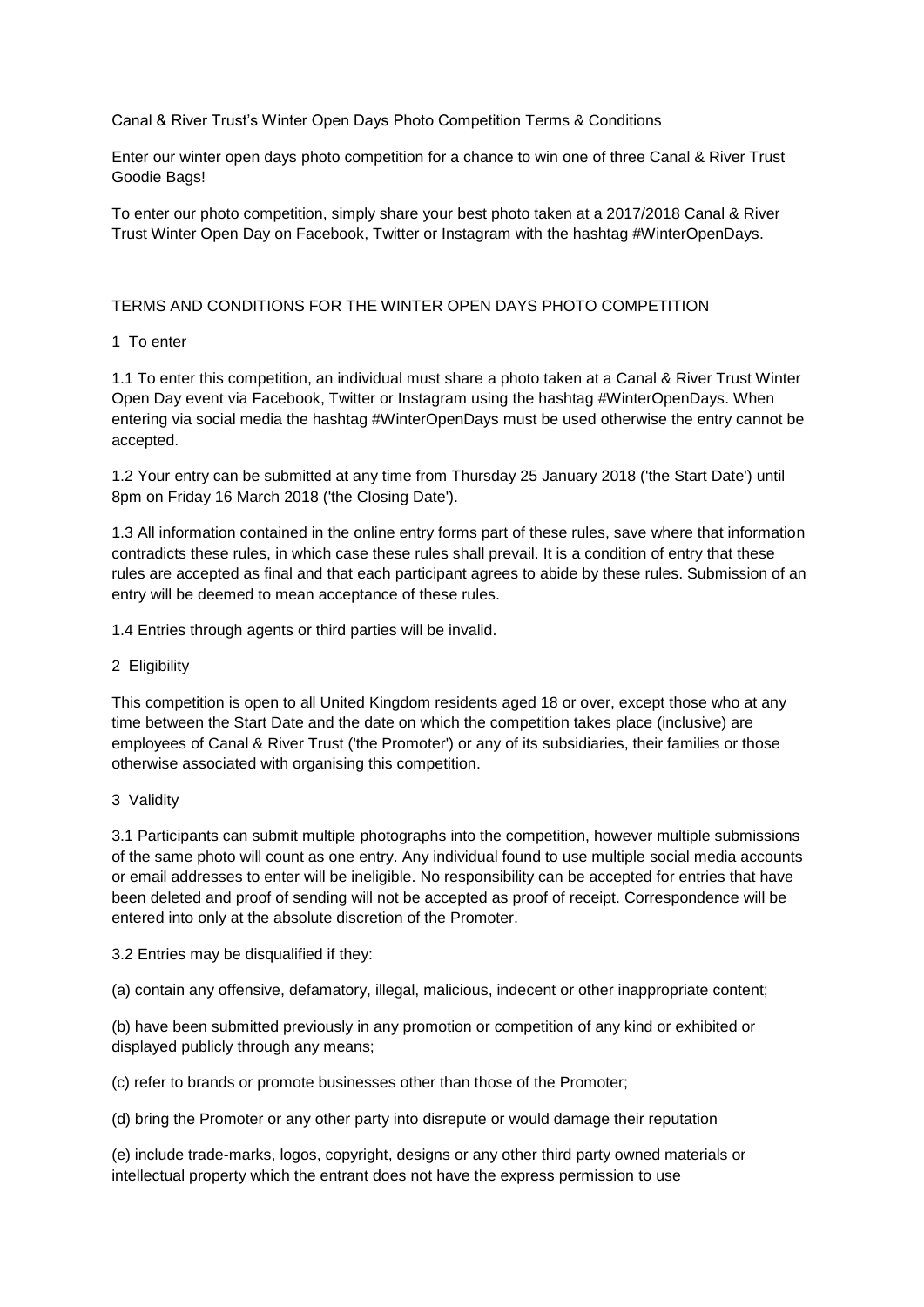(f) include the names, likenesses, photographs or similar of any individual taken without their express permission;

4 Entries

Any images submitted into this competition will not be used for promotions or advertising by the Canal and River Trust. All other rights remain with the photographer.

5 To win

5.1 Winning entries will be selected by Friday 23 March 2018. All valid and correct entries made between Thursday 25 January 2018 to 8pm on Friday 16 March 2018 will be entered. Winners will be announced, with their permission, by Friday 6 April 2018.

5.2 There will be three winning entries for this competition, all selected by members of the campaigns and digital teams at the Canal & River Trust, from all valid and correct entries. Multiple photos from an individual are accepted but if the same photo is entered multiple times it will count as one entry. Individuals who have entered multiple photos will only have one chance to win, so we have three different individuals and photos as the winners.

5.3 The Promoter's decision on all matters relating to the competition will be final.

# 6 The prize

6.1 There are three goodie bags to be won, the bags are comprised of:

- 1. Canal & River Trust backpack
- 2. Canal & River Trust reusable water bottle
- 3. Canal & River Trust notebook

The prizes are exclusive of insurance. There are no cash alternatives and the prizes are nontransferable.

6.2 The Promoter will notify the prize winners via the social media channel used to enter within 7 days of the winners being selected. The prize winners will then have 7 days in which to respond to the Promoter's message within which they must inform the Promoter of their preferred postal address for delivery of the prize, which must be within the UK.

6.3 In the event that: (a) a prize winner fails to inform the Promoter of their preferred address for delivery within 7 days of the Promoter's social media message; or (b) any Prize is returned to the Promoter as undeliverable; the Promoter reserves the right to disqualify the prize winner and select an alternative prize winner in accordance with Rule 4 above, save at a later date.

6.4 The Promoter is not responsible for any goods or services supplied under these competition rules.

6.5 Events may occur that render the competition itself or the awarding of the prizes impossible due to reasons beyond the control of the Promoter and accordingly the Promoter may at its absolute discretion vary or amend the competition, its rules or prizes and the participant agrees that no liability shall attach to the Promoter as a result thereof. In the event that a prize is unavailable for any reason, the Promoter reserves the right to substitute prizes of equal or greater value at any time.

# 7 Winner publicity

Participants accept that, if they win, the Promoter will have the right, without additional payment or permission, to use their first name or social media handle for the purposes of announcing the winners of this prize draw and for related promotional purposes.